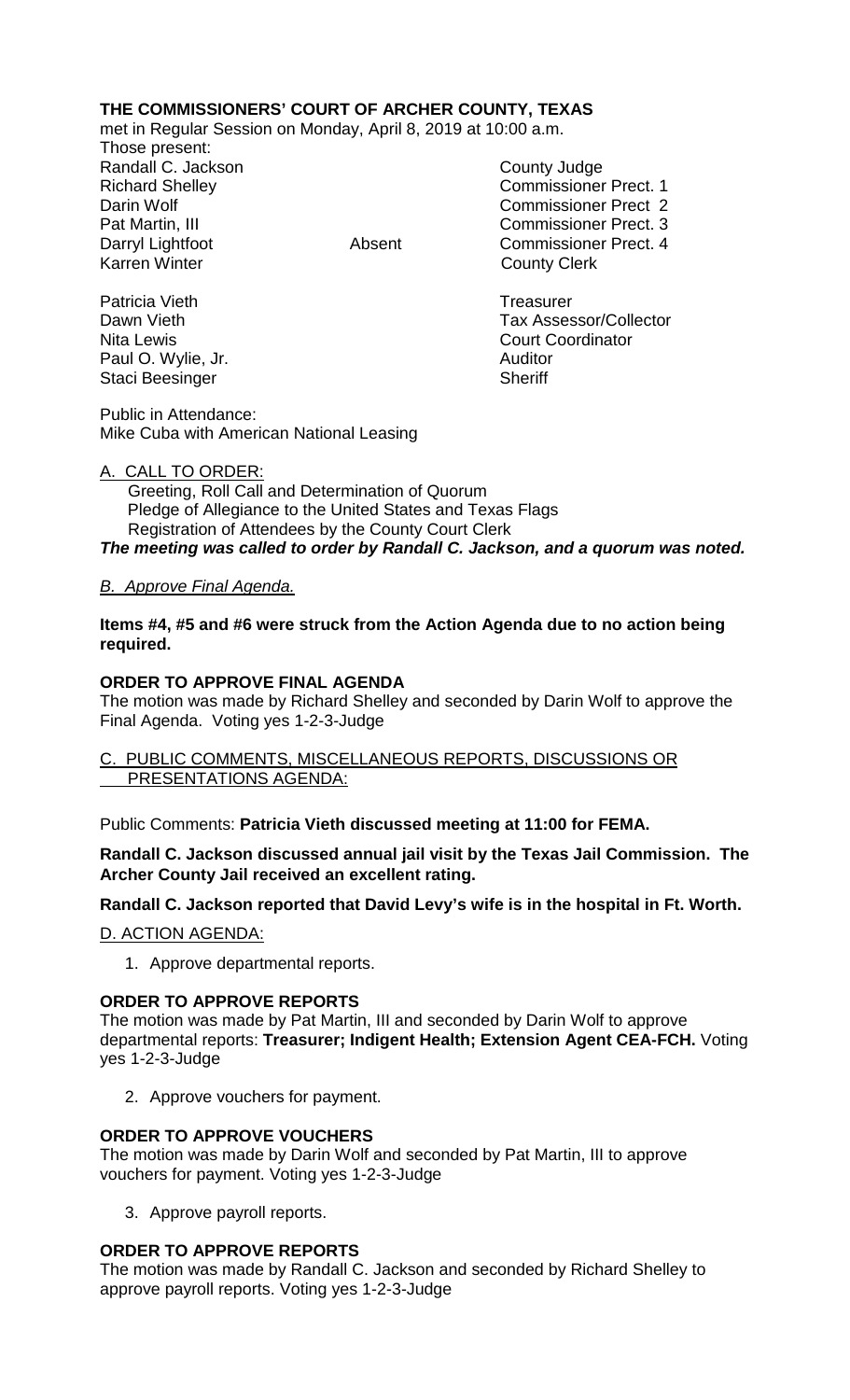- **4.** Approve line item transfers. **Removed.**
- 5. Approve Education Certificates. **Removed.**
- 6. Approve Publisher's Certificates. **Removed**.
- 7. Approve Minutes from previous month March, 2019.

### **ORDER TO APPROVE MINUTES**

The motion was made by Richard Shelley and seconded by Pat Martin, III to approve minutes from the month of March, 2019. Voting yes 1-2-3-Judge

**8.** Consider and/or approve recording the *Interfaith Outreach Services Proclamation*  into the Minutes of today's Commissioners' Court Meeting. Randall C. **Jackson discussed proclamation for 40 years of service by the Interfaith Outreach Services.**

### **ORDER APPROVING PROCLAMATION**

The motion was made by Richard Shelley and seconded by Pat Martin, III to approve the Interfaith Outreach Services Proclamation. Voting yes 1-2-3-Judge

9. Consider and/or approve the Re-Appointment of Dr. Aaron Purdy as the *Local Health Authority.*

### **ORDER TO APPROVE RE-APPOINTMENT**

The motion was made by Darin Wolf and seconded by Pat Martin, III to approve the reappointment of Dr. Aaron Purdy as the local health authority. Voting yes 1-2-3-Judge

**10.**Discuss and/or take action on Security Locks for the Annex doors. **Randall C. Jackson discussed the locks for Annex doors. Pat Martin, III requested time to get references on the company that would install security locks.**

#### **ORDER TO TABLE APPROVING SECURITY LOCKS**

The motion was made by Pat Martin, III and seconded by Darin Wolf to table approving security locks for the Courthouse Annex doors. Voting yes 1-2-3-Judge

**11.**Discuss and/or take action on the Indigent Health Care Prescription program. **Randall C. Jackson discussed a list of prescriptions that the Indigent Health Care Program were approving to pay.**

### **ORDER TO APPROVE PRESCRIPTION PROGRAM**

The motion was made by Richard Shelley and seconded by Pat Martin, III to approve the Indigent Health Care Prescription Program. Voting yes 1-2-3-Judge

12.Consider and/or approve the purchase of the following item through the Buy Board: 2019 John Deere 672G Motor Grader (6-wheel drive, w/steering wheel) - Pct. 1. **Richard Shelley discussed the cost of a new motor grader and the trade-in offer for his 2016 John Deere 672G motor grader.**

#### **ORDER TO APPROVE PURCHASE**

The motion was made by Richard Shelley and seconded by Darin Wolf to approve the purchase of 2019 John Deere 672G Motor Grader in the amount of \$284,000.00. Precinct 1 will receive \$215,000.00 trade on a 2016 John Deere 672G motor grader. Voting yes 1-2-3-Judge

**13.**Discuss and/or take action on Mitigation Plan for Nortex Regional Counties. **Randall C. Jackson discussed a May meeting in Baylor County, no date has been set at this time. No action taken.**